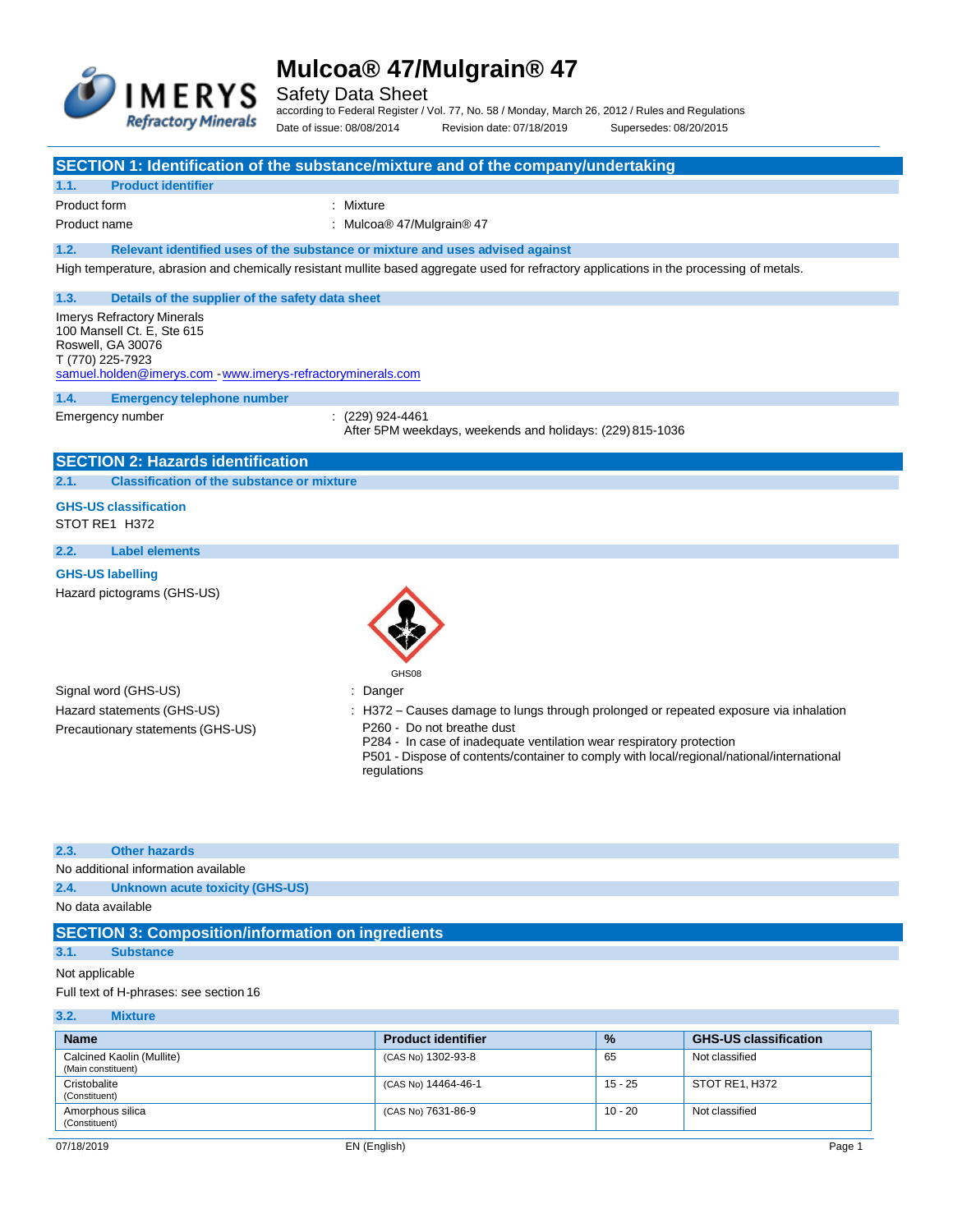# Safety Data Sheet

according to Federal Register / Vol. 77, No. 58 / Monday, March 26, 2012 / Rules and Regulations

| <b>SECTION 4: First aid measures</b>                                |                                                                                                                                                                                                                                                                                                                                                                                                                                                                                                                                                                                                                                                                                                  |
|---------------------------------------------------------------------|--------------------------------------------------------------------------------------------------------------------------------------------------------------------------------------------------------------------------------------------------------------------------------------------------------------------------------------------------------------------------------------------------------------------------------------------------------------------------------------------------------------------------------------------------------------------------------------------------------------------------------------------------------------------------------------------------|
| <b>Description of first aid measures</b><br>4.1.                    |                                                                                                                                                                                                                                                                                                                                                                                                                                                                                                                                                                                                                                                                                                  |
| First-aid measures general                                          | : Never give anything by mouth to an unconscious person. If you feel unwell, seek medical advice<br>(show the label where possible).                                                                                                                                                                                                                                                                                                                                                                                                                                                                                                                                                             |
| First-aid measures after inhalation                                 | Immediate effects are not anticipated. If large amounts of dusts are inhaled, remove to fresh air.<br>If breathing problems occur, a certified professional should administer oxygen or CPR if<br>indicated. Seek immediate medical attention.                                                                                                                                                                                                                                                                                                                                                                                                                                                   |
| First-aid measures after skin contact                               | Remove affected clothing and wash all exposed skin area with mild soap and water, followed by<br>warm water rinse.                                                                                                                                                                                                                                                                                                                                                                                                                                                                                                                                                                               |
| First-aid measures after eye contact                                | : Rinse immediately with plenty of water. Obtain medical attention if pain, blinking or redness<br>persist.                                                                                                                                                                                                                                                                                                                                                                                                                                                                                                                                                                                      |
| First-aid measures after ingestion                                  | : Rinse mouth. Do NOT induce vomiting.                                                                                                                                                                                                                                                                                                                                                                                                                                                                                                                                                                                                                                                           |
| 4.2.<br>Most important symptoms and effects, both acute and delayed |                                                                                                                                                                                                                                                                                                                                                                                                                                                                                                                                                                                                                                                                                                  |
| Symptoms/injuries                                                   | : Scratching or physical damage to the eyes can cause irritation, redness, pain, tear formation,<br>blurred vision, and light sensitivity. Symptoms of silicosis include phlegm, coughing, and<br>characteristic x-rays. The damaged lungs will become increasingly less able to provide the body<br>with oxygen causing tiredness, shortness of breath, decreased capacity to work, and can result<br>in death by cardiac failure or by the destruction of lung tissue. Shortness of breath upon exertion<br>is one of the most common symptoms of silicosis and limited chest expansion is the most<br>common physical sign.                                                                   |
| Symptoms/injuries after inhalation                                  | : Long-term dust exposure may aggravate pre-existing respiratory disease. Persons who<br>develop silicosis have greatly increased risks of developing tuberculosis and workers who are<br>exposed to crystalline silica and smoke have increased risks of lung damage.                                                                                                                                                                                                                                                                                                                                                                                                                           |
| Symptoms/injuries after skin contact                                | : None anticipated under normal conditions and use.                                                                                                                                                                                                                                                                                                                                                                                                                                                                                                                                                                                                                                              |
| Symptoms/injuries after eye contact                                 | : Particulate matter may scratch the cornea or cause other mechanical injury to the eye.                                                                                                                                                                                                                                                                                                                                                                                                                                                                                                                                                                                                         |
| Symptoms/injuries after ingestion                                   | : Practically non-toxic. Ingestion is not anticipated under normal working conditions.                                                                                                                                                                                                                                                                                                                                                                                                                                                                                                                                                                                                           |
| Chronic symptoms                                                    | Reported inhalation of respirable cristobalite over a number of years can cause lung disease<br>(silicosis) and increase the risks of developing respiratory cancer. Silicosis is a progressive<br>fibrotic pneumoconiosis which greatly decreases the ability of the lungs to provide oxygen<br>(decreased pulmonary capacity). The disease may progress even if the worker is removed from<br>exposure. The extent and severity of lung injury depends on a variety of factors including particle<br>size, percentage of silica, natural resistance, dust concentration and length of exposure. Long-<br>term exposure to kaolin dust has caused fibrosis in experimental animals and workers. |

No additional information available **4.3. Indication of any immediate medical attention and special treatment needed**

| <b>SECTION 5: Firefighting measures</b>                       |                                                                                                                                                                                                                                                                              |
|---------------------------------------------------------------|------------------------------------------------------------------------------------------------------------------------------------------------------------------------------------------------------------------------------------------------------------------------------|
| 5.1.<br><b>Extinguishing media</b>                            |                                                                                                                                                                                                                                                                              |
| Suitable extinguishing media                                  | : Any. Use media appropriate for surrounding fire.                                                                                                                                                                                                                           |
| Unsuitable extinguishing media                                | : Do not use a heavy water stream.                                                                                                                                                                                                                                           |
| 5.2.<br>Special hazards arising from the substance or mixture |                                                                                                                                                                                                                                                                              |
| Fire hazard                                                   | : Not flammable.                                                                                                                                                                                                                                                             |
| <b>Explosion hazard</b>                                       | : Product will not burn.                                                                                                                                                                                                                                                     |
| 5.3.<br><b>Advice for firefighters</b>                        |                                                                                                                                                                                                                                                                              |
| Firefighting instructions                                     | : Use water spray or fog for cooling exposed containers. Exercise caution when fighting any<br>chemical fire. Prevent fire-fighting water from entering environment.                                                                                                         |
| Protection during firefighting                                | : Do not enter fire area without proper protective equipment, including respiratory protection.<br>Firefighters should wear a NIOSH approved full-facepiece self-contained breathing apparatus<br>(SCBA) operated in positive pressure mode and full turnout or bunker gear. |
|                                                               |                                                                                                                                                                                                                                                                              |

|                  | <b>SECTION 6: Accidental release measures</b>                       |                                                                                                                                                  |
|------------------|---------------------------------------------------------------------|--------------------------------------------------------------------------------------------------------------------------------------------------|
| 6.1.             | Personal precautions, protective equipment and emergency procedures |                                                                                                                                                  |
| General measures |                                                                     | : Isolate hazard area and deny entry to unauthorized and/or unprotected personnel. Do not walk<br>through or otherwise scatter spilled material. |
| 6.1.1.           | For non-emergency personnel<br>Emergency procedures                 | : Evacuate unnecessary personnel.                                                                                                                |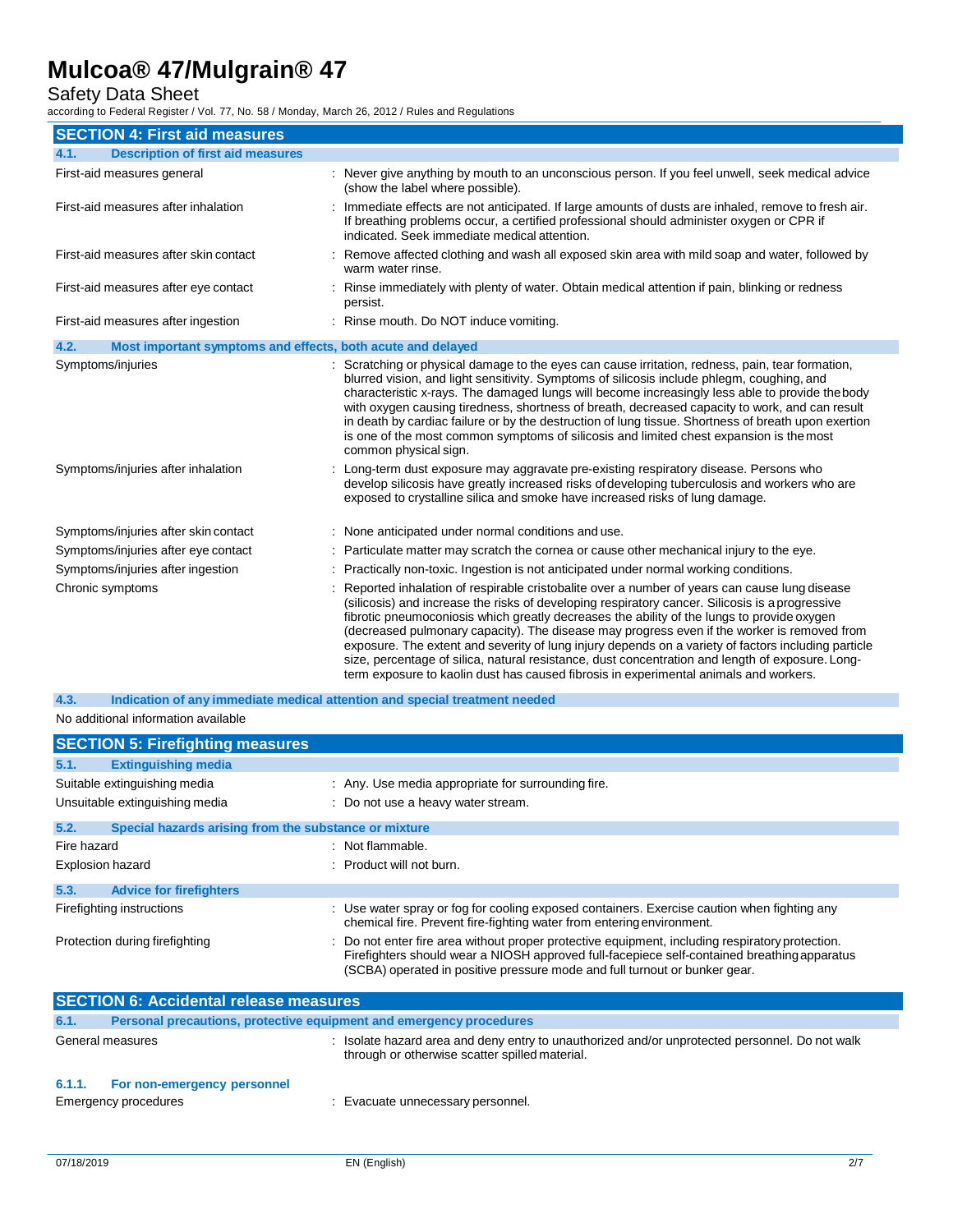Safety Data Sheet

according to Federal Register / Vol. 77, No. 58 / Monday, March 26, 2012 / Rules and Regulations

| 6.1.2. | For emergency responders                             |                                                                                                         |
|--------|------------------------------------------------------|---------------------------------------------------------------------------------------------------------|
|        | Protective equipment                                 | Equip cleanup crew with proper protection.                                                              |
|        | <b>Emergency procedures</b>                          | : Ventilate area.                                                                                       |
| 6.2.   | <b>Environmental precautions</b>                     |                                                                                                         |
|        |                                                      | Prevent entry to sewers and public waters. Notify authorities if liquid enters sewers or public waters. |
| 6.3.   | Methods and material for containment and cleaning up |                                                                                                         |

| Methods for cleaning up | : For small spills, clean with a vacuum with a filtration system sufficient to remove and prevent<br>recirculation of crystalline silica (a vacuum equipped with a high-efficiency particulate air (HEPA)<br>filter is recommended). For large spills, use a fine spray or mist to control dust creation and<br>carefully scoop or shovel into clean dry container for later reuse or disposal. DO NOT USE DRY<br>SWEEPING OR COMPRESSED AIR TO CLEAN SPILLS. Completely remove dusts to prevent<br>recirculation of crystalline silica. |
|-------------------------|------------------------------------------------------------------------------------------------------------------------------------------------------------------------------------------------------------------------------------------------------------------------------------------------------------------------------------------------------------------------------------------------------------------------------------------------------------------------------------------------------------------------------------------|
|                         |                                                                                                                                                                                                                                                                                                                                                                                                                                                                                                                                          |

# **6.4. Reference to other sections**

See Heading 8. Exposure controls and personal protection.

| <b>SECTION 7: Handling and storage</b>                               |                                                                                                                                                                                                                                                                                                                                                                                                                                                                                              |
|----------------------------------------------------------------------|----------------------------------------------------------------------------------------------------------------------------------------------------------------------------------------------------------------------------------------------------------------------------------------------------------------------------------------------------------------------------------------------------------------------------------------------------------------------------------------------|
| <b>Precautions for safe handling</b><br>7.1.                         |                                                                                                                                                                                                                                                                                                                                                                                                                                                                                              |
| Precautions for safe handling                                        | : DO NOT use compressed air or dry sweeping to remove dust from work area. Use a vacuum<br>with adequate filtration system to remove dusts. If an appropriate vacuum is unavailable, only<br>wet-clean-up methods should be used (i.e. misting). Moisture should be added as necessary to<br>reduce exposure to airborne respirable silica dust. Do not handle until all safety precautions have<br>been read and understood.                                                                |
|                                                                      | Comply with OSHA Hazard Communication Rule 29 CFR 1910.1200, and applicable federal,<br>state, and local worker or community "right to know" laws and regulations during storage, use<br>and disposal of this product. For further information, consult the American Society for Testing<br>and Materials (ASTM) standard practice. standard practice. ASTM E 1132 Revision 99A,<br>"Standard Practice for Health Requirements Relating to Occupational Exposure to Crystalline<br>Silica.". |
| Hygiene measures                                                     | : Wash hands and other exposed areas with mild soap and water before eating, drinking or<br>smoking and when leaving work.                                                                                                                                                                                                                                                                                                                                                                   |
| 7.2.<br>Conditions for safe storage, including any incompatibilities |                                                                                                                                                                                                                                                                                                                                                                                                                                                                                              |
| Storage conditions                                                   | : Store in dry area in closed containers.                                                                                                                                                                                                                                                                                                                                                                                                                                                    |
| Incompatible products                                                | : Oxidizing agent.                                                                                                                                                                                                                                                                                                                                                                                                                                                                           |
| Storage area                                                         | : Storage and work areas should be periodically cleaned to minimize dust accumulation. Avoid<br>dust inhalation and promulgation.                                                                                                                                                                                                                                                                                                                                                            |

# **7.3. Specific end use(s)**

No additional information available

|                                       | <b>SECTION 8: Exposure controls/personal protection</b> |                                                               |
|---------------------------------------|---------------------------------------------------------|---------------------------------------------------------------|
| 8.1.<br><b>Control parameters</b>     |                                                         |                                                               |
| Calcined Kaolin (Mullite) (1302-93-8) |                                                         |                                                               |
| <b>USA ACGIH</b>                      | ACGIH TWA (mg/m <sup>3</sup> )                          | $2 \text{ mg/m}^3$                                            |
| <b>USA ACGIH</b>                      | Remark (ACGIH)                                          | Pneumoconiosis                                                |
| <b>USA OSHA</b>                       | OSHA PEL (TWA) (mg/m <sup>3</sup> )                     | 15 mg/m <sup>3</sup> Total Dust (5 mg/m3 Respirable fraction) |
| <b>Cristobalite (14464-46-1)</b>      |                                                         |                                                               |
| <b>USA ACGIH</b>                      | ACGIH TWA (mg/m <sup>3</sup> )                          | $0.025$ mg/m <sup>3</sup> A2                                  |
| <b>USA OSHA</b>                       | OSHA PEL (TWA) (mg/m <sup>3</sup> )                     | $>= 5$ mg/m <sup>3</sup> /(%SiO2 + 2) Resp                    |
| <b>USA OSHA</b>                       | Remark (US OSHA)                                        | (3) See Table Z-3.                                            |
|                                       |                                                         |                                                               |
| Amorphous silica (7631-86-9)          |                                                         |                                                               |
| HCMOCHA                               | $\bigcap$ CLIA DEL $\bigcap \{M\}\bigcup \{m, n\}$      | 20 mond (00 malm <sup>3</sup> /0/ $C(0)$ )                    |

| USA OSHA | OSHA PEL (TWA) (mg/m <sup>3</sup> ) | 20 mppcf (80 mg/m <sup>3</sup> /%SiO2) |
|----------|-------------------------------------|----------------------------------------|
| USA OSHA | Remark (US OSHA)                    | See Appendix C (Mineral Dusts)         |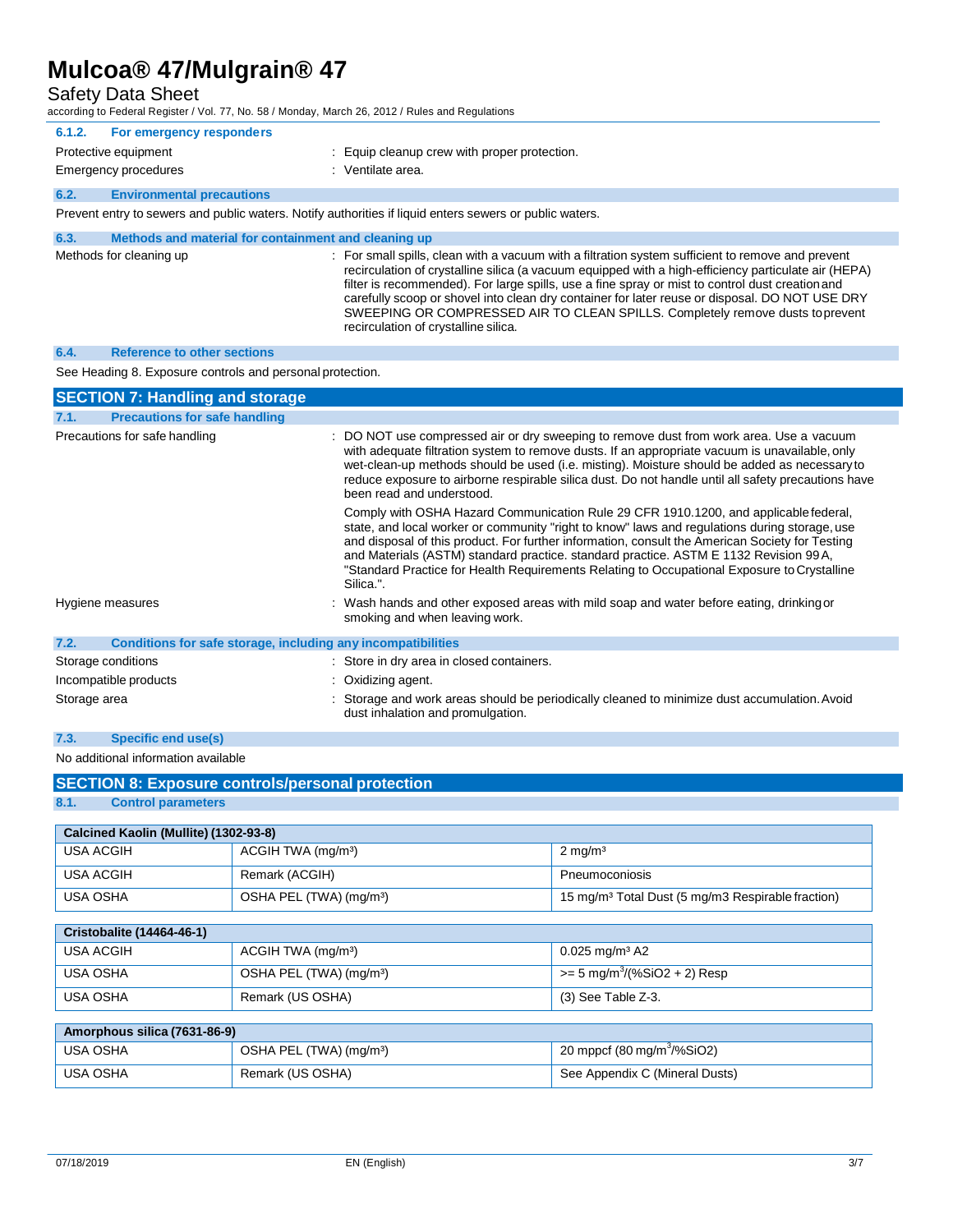Safety Data Sheet

according to Federal Register / Vol. 77, No. 58 / Monday, March 26, 2012 / Rules and Regulations

| 8.2.<br><b>Exposure controls</b>                   |                                                                                                                                                                                                                                                                                                                                                                                                                                                                                                                                                                                                                                                                                                                        |
|----------------------------------------------------|------------------------------------------------------------------------------------------------------------------------------------------------------------------------------------------------------------------------------------------------------------------------------------------------------------------------------------------------------------------------------------------------------------------------------------------------------------------------------------------------------------------------------------------------------------------------------------------------------------------------------------------------------------------------------------------------------------------------|
| Appropriate engineering controls                   | : Enclosed processes used in combination with local exhaust ventilation as necessary to control<br>air contaminants at or below acceptable exposure guidelines. Collection systems must be<br>designed and maintained to prevent the accumulation and recirculation of respirable silica into<br>the workplace.                                                                                                                                                                                                                                                                                                                                                                                                        |
|                                                    | OTHER: Where there is a potential exposure to free silica (cristobalite), the following warnings<br>should be readily visible and posted near entrances or access-ways to work areas: WARNING!<br>FREE SILICA WORK AREA. Unauthorized persons keep out. The following warning should be<br>posted within the work area where potential exposure may occur: WARNING! FREE SILICA<br>WORK AREA. Avoid Breathing Dust. May Cause Delayed Lung Injury (silicosis). (NIOSH Criteria<br>Document, Occupational Exposure to Crystalline Silica, pg. 5, 1974). Medical surveillance<br>program in accordance with "Criteria for a Recommended Standard Occupational Exposure to<br>Crystalline Silica", NIOSH, pp.: 2-4, 1974. |
| Personal protective equipment                      | : Under normal working conditions, below acceptable exposure guidelines, none is required.                                                                                                                                                                                                                                                                                                                                                                                                                                                                                                                                                                                                                             |
| Hand protection                                    | : Wear protective gloves.                                                                                                                                                                                                                                                                                                                                                                                                                                                                                                                                                                                                                                                                                              |
| Eye protection                                     | : Chemical goggles or safety glasses.                                                                                                                                                                                                                                                                                                                                                                                                                                                                                                                                                                                                                                                                                  |
| Skin and body protection                           | : Under dusty conditions, employees should wear coveralls or other suitable work clothing.<br>Contaminated clothing must be vacuumed before removal. DO NOT REMOVE dusts from<br>clothing by blowing or shaking.                                                                                                                                                                                                                                                                                                                                                                                                                                                                                                       |
| Respiratory protection                             | : Appropriate respirator selection is dependent upon the magnitude of exposure and must be<br>selected in accordance with 29 CFR 1910.134. For air concentrations above the PEL to 2.5<br>mg/m3 crystalline silica, a NIOSH approved full facepiece air-purifying respirator with aHEPA<br>filter or powered air-purifying respirator with a tight-fitting facepiece and HEPA filter may be worn.                                                                                                                                                                                                                                                                                                                      |
| Other information                                  | : Do not eat, drink or smoke during use.                                                                                                                                                                                                                                                                                                                                                                                                                                                                                                                                                                                                                                                                               |
| <b>SECTION 0: Physical and chamical proportios</b> |                                                                                                                                                                                                                                                                                                                                                                                                                                                                                                                                                                                                                                                                                                                        |

| <u>ULUTION 9. Thysical and chemical properties</u>            |                            |
|---------------------------------------------------------------|----------------------------|
| Information on basic physical and chemical properties<br>9.1. |                            |
| Physical state                                                | : Solid                    |
| Color                                                         | White to grayish in color. |
| Odor                                                          | Odorless.                  |
| Odor threshold                                                | No data available          |
| рH                                                            | $: 6.5 - 8$                |
| Relative evaporation rate (butylacetate=1)                    | : No data available        |
| Melting point                                                 | : 1650 °C (3000 °F)        |
| Freezing point                                                | No data available          |
| Boiling point                                                 | No data available          |
| Flash point                                                   | No data available          |
| Auto-ignition temperature                                     | : No data available        |
| Decomposition temperature                                     | No data available          |
| Flammability (solid, gas)                                     | No data available          |
| Vapour pressure                                               | No data available          |
| Relative vapour density at 20 °C                              | No data available          |
| Relative density                                              | No data available          |
| Solubility                                                    | Insoluble.                 |
| Log Pow                                                       | No data available          |
| Log Kow                                                       | No data available          |
| Viscosity, kinematic                                          | No data available          |
| Viscosity, dynamic                                            | No data available          |
| <b>Explosive properties</b>                                   | No data available          |
| Oxidising properties                                          | No data available          |
| <b>Explosive limits</b>                                       | No data available          |
| 9.2.<br><b>Other information</b>                              |                            |

No additional information available

|       | <b>SECTION 10: Stability and reactivity</b> |
|-------|---------------------------------------------|
| 10.1. | <b>Reactivity</b>                           |
|       | No additional information available         |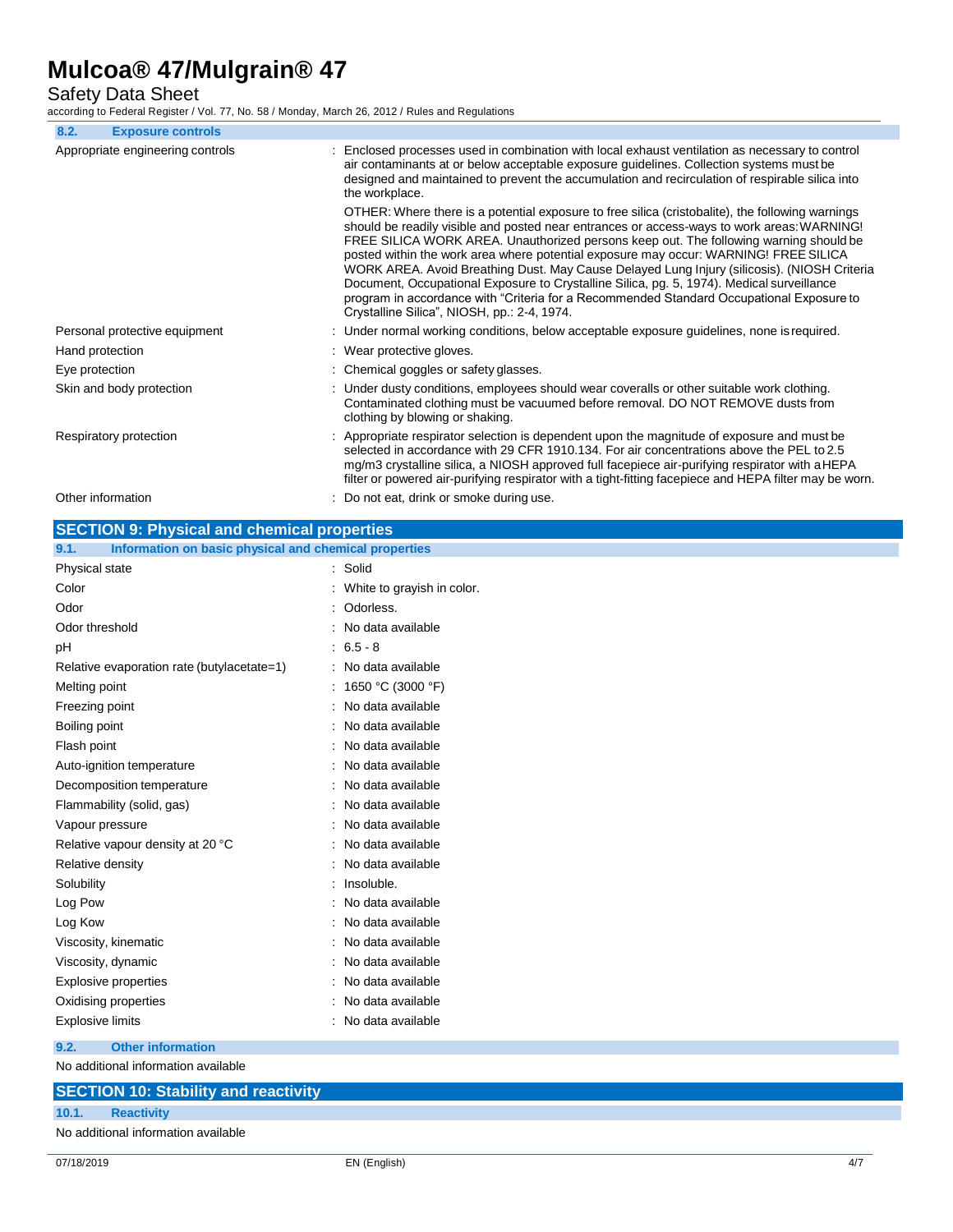Safety Data Sheet

according to Federal Register / Vol. 77, No. 58 / Monday, March 26, 2012 / Rules and Regulations

| ccording to Federal Register / Vol. 77, No. 587 Monday, March 26, 2012 / Rules and Regulations |                                                                                                                                                                                                                                                                                                                                                                                                                                                                                                              |
|------------------------------------------------------------------------------------------------|--------------------------------------------------------------------------------------------------------------------------------------------------------------------------------------------------------------------------------------------------------------------------------------------------------------------------------------------------------------------------------------------------------------------------------------------------------------------------------------------------------------|
| 10.2.<br><b>Chemical stability</b>                                                             |                                                                                                                                                                                                                                                                                                                                                                                                                                                                                                              |
| Stable. Not established.                                                                       |                                                                                                                                                                                                                                                                                                                                                                                                                                                                                                              |
| 10.3.<br><b>Possibility of hazardous reactions</b>                                             |                                                                                                                                                                                                                                                                                                                                                                                                                                                                                                              |
| Not established.                                                                               |                                                                                                                                                                                                                                                                                                                                                                                                                                                                                                              |
| <b>Conditions to avoid</b><br>10.4.                                                            |                                                                                                                                                                                                                                                                                                                                                                                                                                                                                                              |
| Avoid generating dust.                                                                         |                                                                                                                                                                                                                                                                                                                                                                                                                                                                                                              |
| 10.5.<br>Incompatible materials                                                                |                                                                                                                                                                                                                                                                                                                                                                                                                                                                                                              |
|                                                                                                | Silica is incompatible with strong oxidizers (i.e. fluorine, oxygen difluoride and chlorine trifluoride).                                                                                                                                                                                                                                                                                                                                                                                                    |
|                                                                                                |                                                                                                                                                                                                                                                                                                                                                                                                                                                                                                              |
| <b>Hazardous decomposition products</b><br>10.6.                                               |                                                                                                                                                                                                                                                                                                                                                                                                                                                                                                              |
| Thermal decomposition products will produce silicon dioxide and aluminum oxide.                |                                                                                                                                                                                                                                                                                                                                                                                                                                                                                                              |
| <b>SECTION 11: Toxicological information</b>                                                   |                                                                                                                                                                                                                                                                                                                                                                                                                                                                                                              |
| 11.1.<br>Information on toxicological effects                                                  |                                                                                                                                                                                                                                                                                                                                                                                                                                                                                                              |
|                                                                                                |                                                                                                                                                                                                                                                                                                                                                                                                                                                                                                              |
| Acute toxicity                                                                                 | : Not classified                                                                                                                                                                                                                                                                                                                                                                                                                                                                                             |
| Mulcoa® 47/Mulgrain® 47                                                                        |                                                                                                                                                                                                                                                                                                                                                                                                                                                                                                              |
| Additional information                                                                         | The most common type of silicosis develops following repeated inhalation over time; however,<br>inhalation of high dust concentrations may cause short-term (acute) silicosis                                                                                                                                                                                                                                                                                                                                |
| Calcined Kaolin (Mullite) (1302-93-8)                                                          |                                                                                                                                                                                                                                                                                                                                                                                                                                                                                                              |
| Additional information                                                                         | Kaolin dusts will absorb water if ingested. If water intake is sufficient, kaolin will tend to have a                                                                                                                                                                                                                                                                                                                                                                                                        |
|                                                                                                | laxative effect. When water intake is not sufficient, intestinal obstruction may occur.                                                                                                                                                                                                                                                                                                                                                                                                                      |
| Cristobalite (14464-46-1)                                                                      |                                                                                                                                                                                                                                                                                                                                                                                                                                                                                                              |
| Additional information                                                                         | LDLo Rat - 200 mg/kg - Lungs, thorax, or respiration: "Fibrosis focal (pneumoconiosis)"<br>Acute silicosis has been reported for exposure to extremely high crystalline silica exposures<br>particularly when the particle size of the dust is very small. Acute silicosis is rapidly<br>progressive with diffuse pulmonary involvement. The disease is often complicated by<br>tuberculosis and can develop several months after the initial exposure with the possibility of<br>death within 1 or 2 years. |
| Amorphous silica (7631-86-9)                                                                   |                                                                                                                                                                                                                                                                                                                                                                                                                                                                                                              |
| LD50 dermal rat                                                                                | > 2000 mg/kg                                                                                                                                                                                                                                                                                                                                                                                                                                                                                                 |
| LC50 inhalation rat (mg/l)                                                                     | $> 2.2$ mg/l                                                                                                                                                                                                                                                                                                                                                                                                                                                                                                 |
| Skin corrosion/irritation                                                                      | : Not classified                                                                                                                                                                                                                                                                                                                                                                                                                                                                                             |
|                                                                                                | pH: 6.5 - 8                                                                                                                                                                                                                                                                                                                                                                                                                                                                                                  |
| Serious eye damage/irritation                                                                  | : Not classified                                                                                                                                                                                                                                                                                                                                                                                                                                                                                             |
|                                                                                                | pH: 6.5 - 8                                                                                                                                                                                                                                                                                                                                                                                                                                                                                                  |
| Respiratory or skin sensitisation                                                              | Not classified                                                                                                                                                                                                                                                                                                                                                                                                                                                                                               |
|                                                                                                | (Silica particles < 10 µm are considered respirable; however, particles retained in the lungs are<br>generally much smaller. Silica particles retained in the human lung have median diameters of<br>$0.5 - 0.7 \mu m.$ )                                                                                                                                                                                                                                                                                    |
| Germ cell mutagenicity                                                                         | : Not classified                                                                                                                                                                                                                                                                                                                                                                                                                                                                                             |
|                                                                                                |                                                                                                                                                                                                                                                                                                                                                                                                                                                                                                              |
| Mulcoa® 47/Mulgrain® 47                                                                        |                                                                                                                                                                                                                                                                                                                                                                                                                                                                                                              |
| Additional information                                                                         | IARC and NTP classify respirable crystalline silica as a confirmed or known human<br>carcinogen.                                                                                                                                                                                                                                                                                                                                                                                                             |
| <b>Cristobalite (14464-46-1)</b>                                                               |                                                                                                                                                                                                                                                                                                                                                                                                                                                                                                              |
| IARC group                                                                                     | 1 - Carcinogenic to humans                                                                                                                                                                                                                                                                                                                                                                                                                                                                                   |
| National Toxicity Program (NTP) Status                                                         | Known Human Carcinogens                                                                                                                                                                                                                                                                                                                                                                                                                                                                                      |
| Amorphous silica (7631-86-9)                                                                   |                                                                                                                                                                                                                                                                                                                                                                                                                                                                                                              |
| IARC group                                                                                     | 3 - Not classifiable                                                                                                                                                                                                                                                                                                                                                                                                                                                                                         |
| Reproductive toxicity                                                                          | : Not classified                                                                                                                                                                                                                                                                                                                                                                                                                                                                                             |
| Specific target organ toxicity (single exposure)                                               | : Not classified                                                                                                                                                                                                                                                                                                                                                                                                                                                                                             |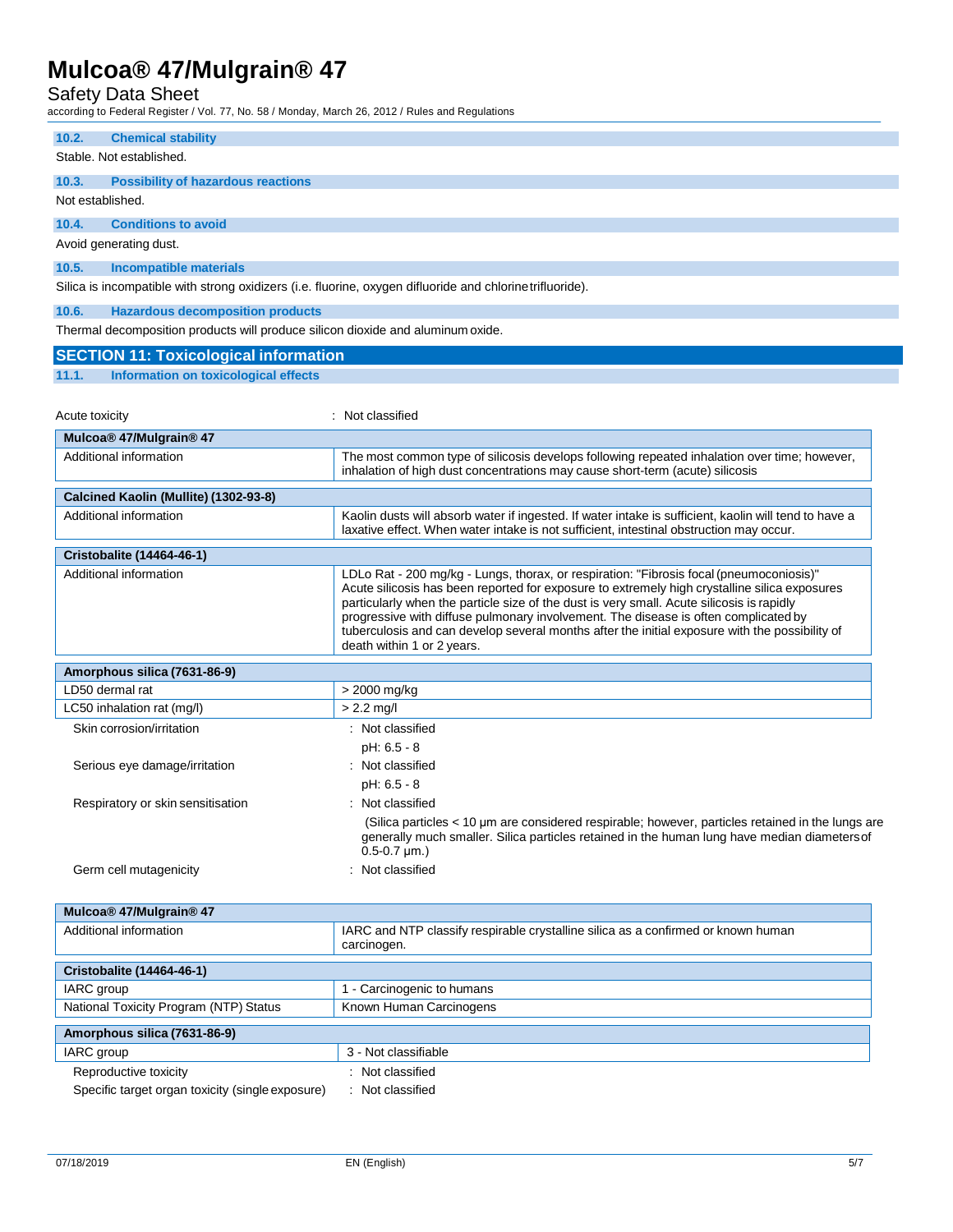# Safety Data Sheet

according to Federal Register / Vol. 77, No. 58 / Monday, March 26, 2012 / Rules and Regulations

| Specific target organ toxicity (repeated<br>exposure)  | $:$ Category 1                                                                                                                                                                                                                                                                                                                                                                                                                                                                                                                                                                                            |
|--------------------------------------------------------|-----------------------------------------------------------------------------------------------------------------------------------------------------------------------------------------------------------------------------------------------------------------------------------------------------------------------------------------------------------------------------------------------------------------------------------------------------------------------------------------------------------------------------------------------------------------------------------------------------------|
| Aspiration hazard                                      | : Not classified                                                                                                                                                                                                                                                                                                                                                                                                                                                                                                                                                                                          |
| Potential Adverse human health effects and<br>symptoms | : IARC and NTP classify respirable crystalline silica as a confirmed or known human carcinogen.                                                                                                                                                                                                                                                                                                                                                                                                                                                                                                           |
| Symptoms/injuries after inhalation                     | : Long-term dust exposure may aggravate pre-existing respiratory disease. Persons who<br>develop silicosis have greatly increased risks of developing tuberculosis and workers who are<br>exposed to crystalline silica and smoke have increased risks of lung damage.                                                                                                                                                                                                                                                                                                                                    |
| Symptoms/injuries after skin contact                   | : None anticipated under normal conditions and use.                                                                                                                                                                                                                                                                                                                                                                                                                                                                                                                                                       |
| Symptoms/injuries after eye contact                    | : Particulate matter may scratch the cornea or cause other mechanical injury to the eye.                                                                                                                                                                                                                                                                                                                                                                                                                                                                                                                  |
| Symptoms/injuries after ingestion                      | : Practically non-toxic. Ingestion is not anticipated under normal working conditions.                                                                                                                                                                                                                                                                                                                                                                                                                                                                                                                    |
| Chronic symptoms                                       | : Reported inhalation of respirable cristobalite over a number of years can cause lung disease<br>(silicosis) and increase the risks of developing respiratory cancer. Silicosis is a progressive<br>fibrotic pneumoconiosis which greatly decreases the ability of the lungs to provide oxygen<br>(decreased pulmonary capacity). The disease may progress even if the worker is removed from<br>exposure. The extent and severity of lung injury depends on a variety of factors including particle<br>size, percentage of silica, natural resistance, dust concentration and length of exposure. Long- |

|                   | <b>SECTION 12: Ecological information</b> |                                                                                                                                                                          |
|-------------------|-------------------------------------------|--------------------------------------------------------------------------------------------------------------------------------------------------------------------------|
| 12.1.             | <b>Toxicity</b>                           |                                                                                                                                                                          |
| Ecology - general |                                           | : Mulcoa 47 is an inert material. It does not contain ozone depleting substances and is not<br>expected to exert an ecotoxic effect or bioconcentrate in the food chain. |

term exposure to kaolin dust has caused fibrosis in experimental animals and workers.

| 12.2.<br><b>Persistence and degradability</b> |                  |  |
|-----------------------------------------------|------------------|--|
| Mulcoa® 47/Mulgrain® 47                       |                  |  |
| Persistence and degradability                 | Not established. |  |
| Amorphous silica (7631-86-9)                  |                  |  |
| Persistence and degradability                 | Not established. |  |
| 12.3.<br><b>Bioaccumulative potential</b>     |                  |  |
| Mulcoa® 47/Mulgrain® 47                       |                  |  |
| Bioaccumulative potential                     | Not established. |  |
| Amorphous silica (7631-86-9)                  |                  |  |
| Bioaccumulative potential<br>Not established. |                  |  |
| 12.4.<br><b>Mobility in soil</b>              |                  |  |

No additional information available

| <b>SECTION 13: Disposal considerations</b> |                                |                                                                         |
|--------------------------------------------|--------------------------------|-------------------------------------------------------------------------|
| 13.1.                                      | <b>Waste treatment methods</b> |                                                                         |
|                                            | Waste disposal recommendations | Dispose in a safe manner in accordance with local/national regulations. |
|                                            |                                |                                                                         |

| <b>SECTION 14: Transport information</b>            |                                           |
|-----------------------------------------------------|-------------------------------------------|
| In accordance with DOT                              |                                           |
| No dangerous good in sense of transport regulations |                                           |
| <b>Additional information</b>                       |                                           |
| Other information                                   | : No supplementary information available. |

# **ADR**

Transport document description : :

# **Transport by sea**

Product is inert (not biodegradable) The product does not suffer chemical degradation. Removable with water jets. Cargo is not harmful to marine environment. NON-HME Effects similar to common clay or heavy clay soils.